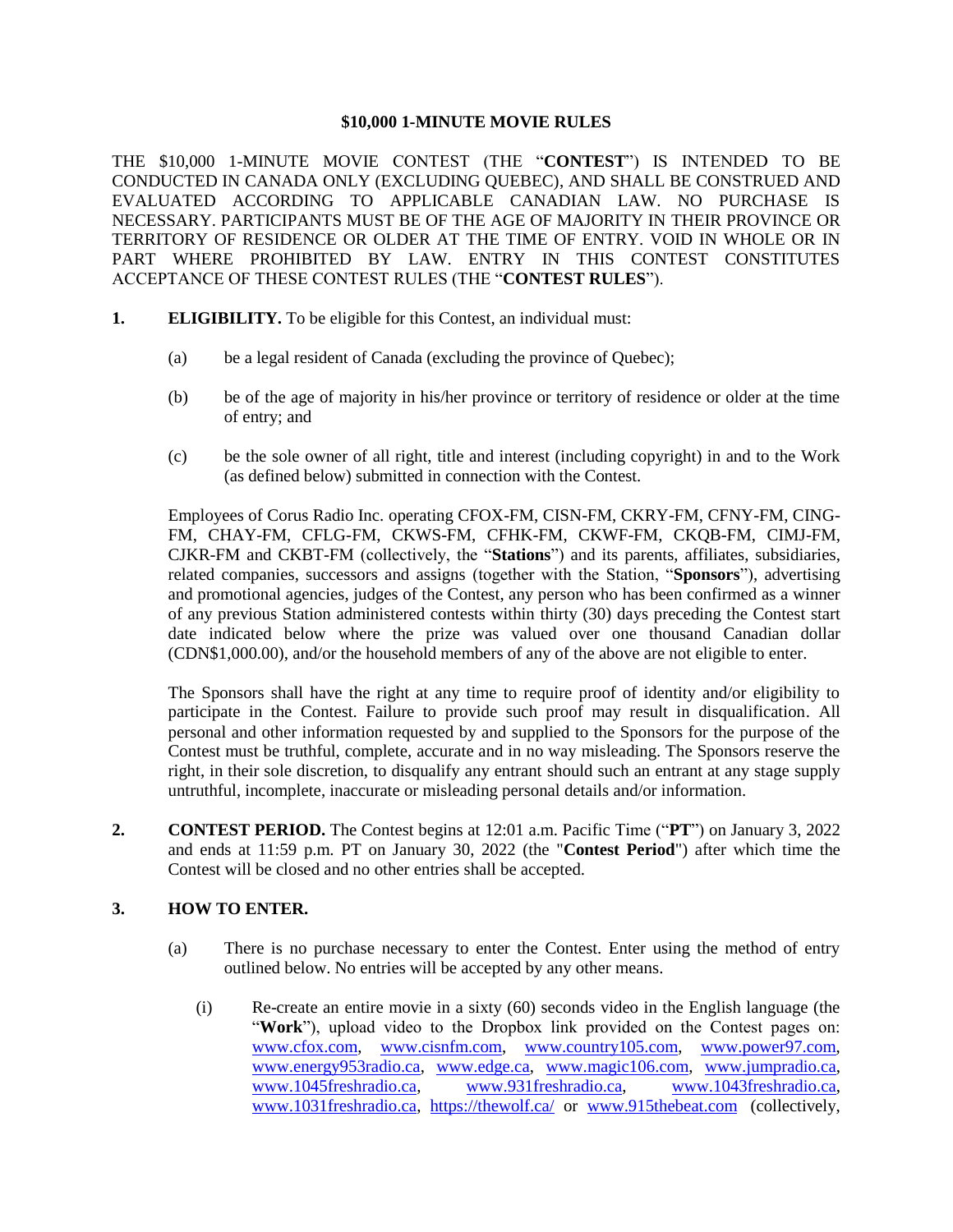the "**Contest Websites**") and fill out the entry form in full, including the [www.YouTube.com](http://www.youtube.com/) ("**YouTube")** or<https://vimeo.com/> ("**Vimeo**") link.

This Contest is in no way sponsored, endorsed or administered by YouTube or Vimeo. YouTube/Vimeo are completely released of all liability by each entrant in this Contest. All entrants must agree and comply with YouTube's and Vimeo's Terms of Use. Any questions, comments or complaints regarding the Contest must be directed to Sponsors and not YouTube/Vimeo.

ENTRANTS WHO SUBMIT THE WORK REPRESENT THAT THEY HAVE OBTAINED OR WILL OBTAIN THE RIGHT TO USE THE NAME AND OTHER LIKENESS OF THE PARTICIPANTS IN CONNECTION WITH THE WORK AND THE CONTEST AND FOR THE PURPOSES STATED HEREIN.

- (b) By participating in this Contest, each entrant represents and warrants that the Work: (i) does not contain any material, language or gestures that are libelous, defamatory, indecent, profane, obscene or violent and does not violate any laws relating to hate speech or otherwise; (ii) is original, solely created by the entrant and that no third party participated as an author, co-author or otherwise in the creation of the Work or any part thereof, and all right, title and interest (including copyright) therein is owned and/or controlled by the entrant to the full extent necessary to enable the Sponsors to use the Work as contemplated by these Contest Rules; (iii) does not infringe upon the intellectual property right, proprietary interest or other statutory or common law rights of any third party; (iv) does not contain any mention, endorsement, or "plug" any commercial product, service, venture or thing, including, without limitation, the name of your employer; (v) has not been submitted in connection with any other contest and/or promotional campaign; and (vi) not require any payments to be made by the Sponsors to the entrant or third parties, including without limitation, persons who contributed to the Work, licensors, unions or guilds.
- (c) Limit of one (1) entry per person. In the case of multiple entries, only the first eligible entry will be considered.
- (d) All entries including the Work, become the sole property of the Sponsors and will not be returned for any reason. Entries must be received no later than the end of the Contest Period. Entries will be declared invalid if they are late, illegible, incomplete, damaged, irregular, mutilated, forged, garbled or mechanically or electronically reproduced. Unless otherwise set out herein, no communication or correspondence will be exchanged with entrants except with those selected as a potential winner.
- (e) Entries received online shall be deemed to be submitted by the authorized account holder of the e-mail address associated with the entry. For the purpose of the Contest Rules, "authorized account holder" of an e-mail address is defined as the natural person who is assigned to an e-mail address by an Internet access provider, on-line service provider, or other organization responsible for assigning e-mail addresses for the domain associated with the submitted e-mail address. Any entrant may be required to provide the Sponsors with proof that they are the authorized account holder of the e-mail address associated with their entry.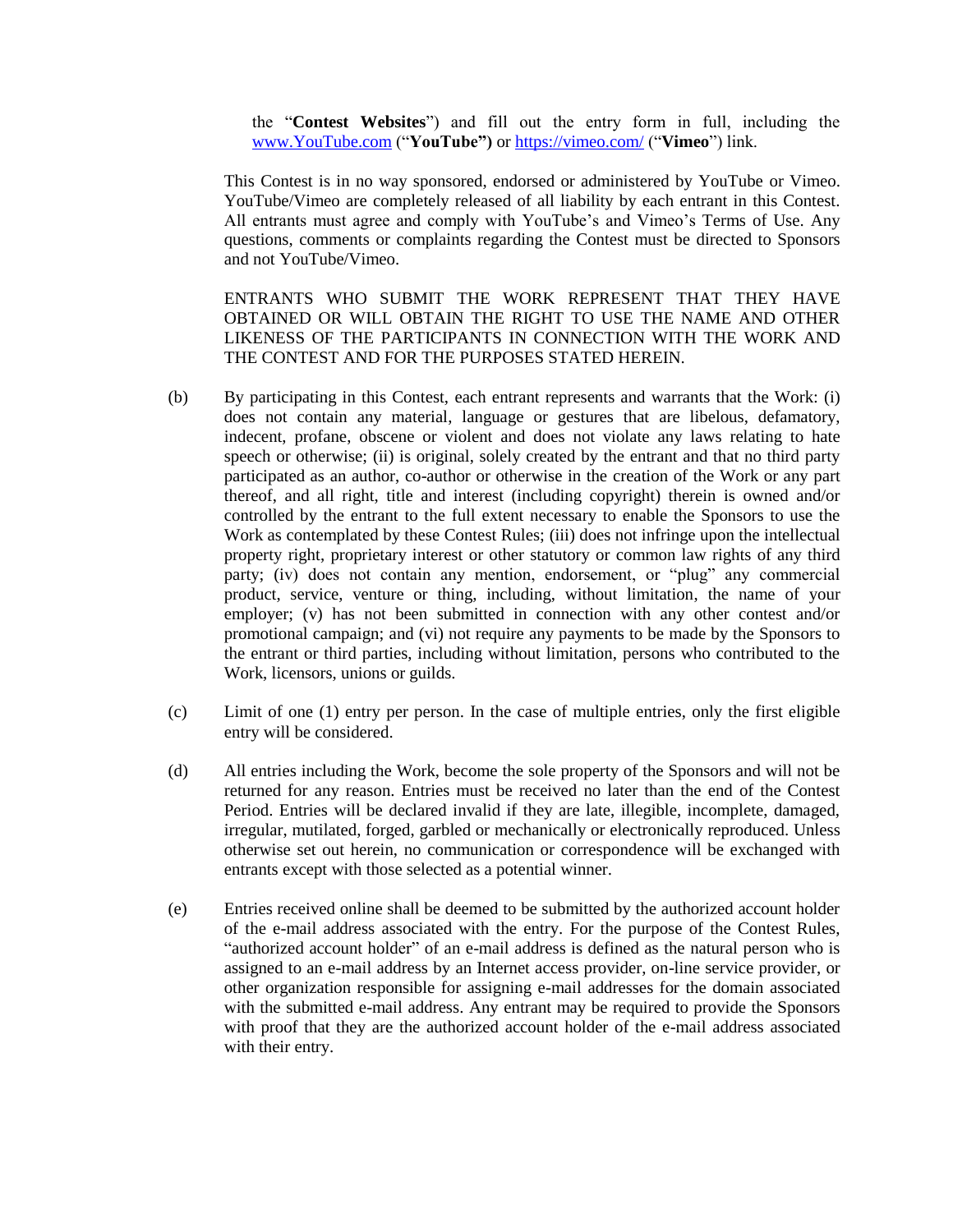## **4. PRIZES.**

- (a) **Grand Prize.** There is one (1) grand prize ("**Grand Prize**") available to be won by the Grand Prize winner ("**Grand Prize Winner**") consisting of Ten Thousand Canadian Dollars (CDN \$10,000.00).
- (b) **Secondary Prize.** There is one (1) secondary prize (a "**Secondary Prize**") available to be won by the Secondary Prize winner (the "**Secondary Prize Winner**"), which consists of One Thousand Canadian Dollars (CDN \$1,000.00).
- (c) Grand Prize and Secondary Prize are hereafter collectively referred to as "**Prize**" or "**Prizes**". Grand Prize Winner and Secondary Prize Winner are hereafter collectively referred to as a "**Winner**" or "**Winners**".
- (d) Winners are not entitled to monetary difference between actual Prize value and stated approximate Prize value, if any.
- (e) Prizes will be distributed within twenty-one (21) days after each Winner has been successfully contacted and notified of his/her Prize and fulfilled the requirements set out herein.

# **5. PRIZE CONDITIONS.**

- (a) Prizes must be accepted as awarded and cannot be transferred, assigned, substituted or redeemed for cash, except at the sole discretion of the Sponsors. Any unused, unclaimed or declined portion of a Prize will be forfeited, have no cash value and the Sponsors shall have no obligation to provide either an alternative or value-in-kind. The Sponsors reserve the right, in their sole discretion, to substitute a prize of equal or greater value if the Prize (or any portion thereof) cannot be awarded for any reason.
- (b) Shipped Prizes shall not be insured and the Sponsors shall not assume any liability for lost, damaged or misdirected Prizes.

# **6. WINNER SELECTION.**

(a) On February 4, 2022 in Vancouver, British Columbia, ten (10) entrants will be selected by the Sponsors and/or the Sponsors' representatives (the "**Judges**") based on the following equally weighted criteria: (i) closeness to original movie; and (ii) creativity, (the "**Criteria**") (the "**Finalists**", each a "**Finalist**").

Listeners will be invited to vote online for their favourite Finalist at the Contest Websites stating at 6:00 a.m. PT on February 4, 2022 and ending at 11:59 PT on February 18, 2022. Online voting is open to the general public and is limited to one (1) vote per person per day. **Votes are subject to verification and will be declared invalid if they are reproduced, falsified, altered or tampered with in any way.**

On or about February 22, 2022 in Vancouver, British Columbia, one (1) Finalist will be selected by the Judges based on the Criteria and selected as the potential Grand Prize Winner.

On or about February 22, 2022 in Vancouver, British Columbia following the Grand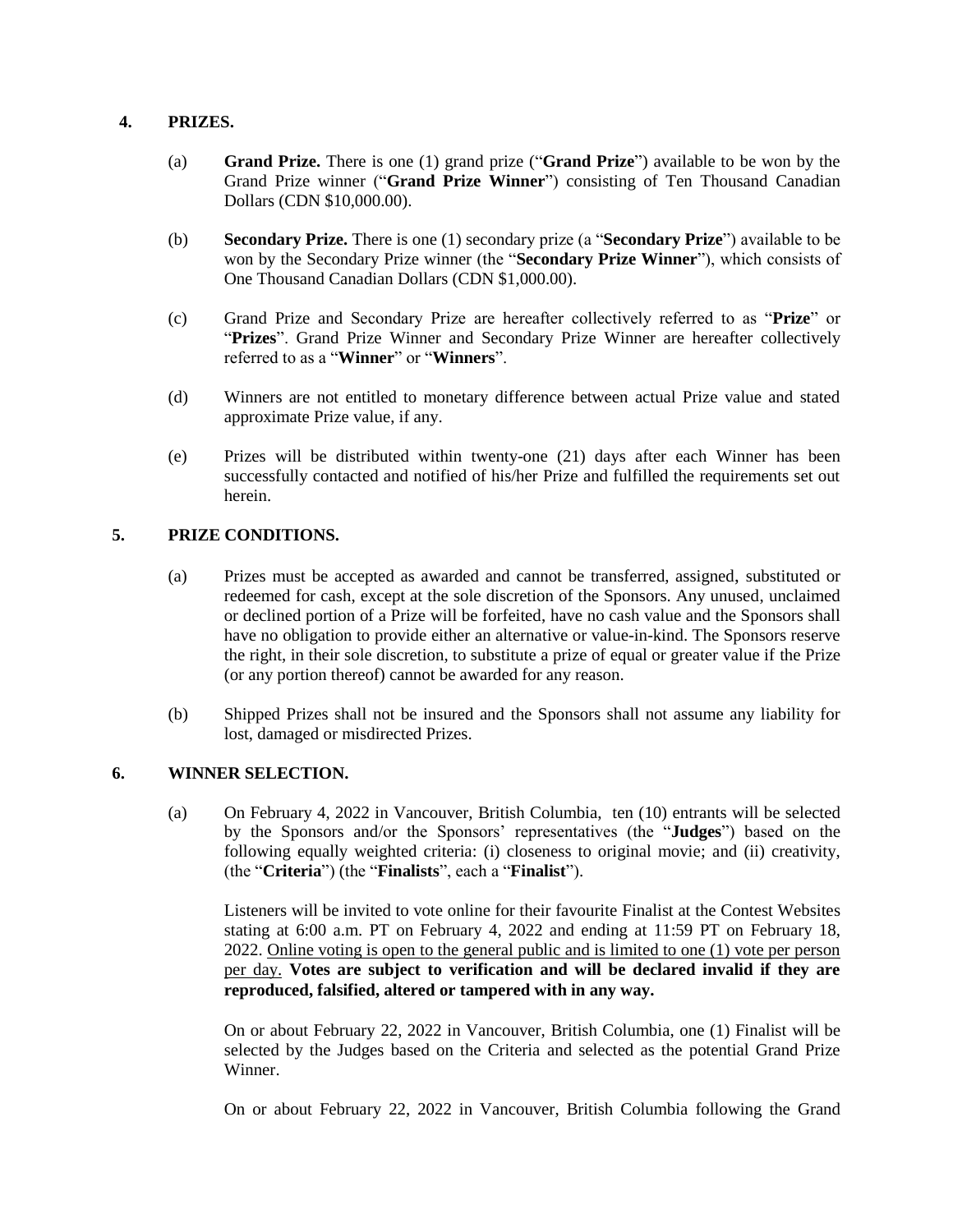Prize Winner selection, one (1) Finalist with the highest ratings (based on the number of votes, calculated as of 11:59 p.m. PT on February 18, 2021) will be selected as the potential Secondary Prize Winner.

If the Grand Prize Winner selected is the same as the selected entrant with the highest votes, then such selected entrant with also be declared the Secondary Prize Winner. In the event that two (2) or more entrants have the same number of votes, then these entrants will be submitted into a pool of entries from which the potential winner will be randomly drawn.

- (b) Before being declared a Winner, the selected entrant shall be required to comply with the Contest Rules and sign and return the Release (described below).
- (c) The Judges, in their absolute discretion, shall select the Grand Prize Winner based upon the above Criteria. The decisions of the Judges shall be final and binding and may not be challenged in any way.
- (d) The odds of being selected as a potential winner are dependent upon the number of eligible entries received by the Sponsors and the quality of the Work as judged against the Criteria. The odds of being selected as a potential Secondary Prize Winner are dependent upon the results of the online voting.
- (e) EACH SELECTED ENTRANT WILL BE NOTIFIED BY TELEPHONE NO LATER THAN FEBRUARY 22, 2022 AT 12:00 P.M. PT AND MUST RESPOND WITHIN TWO (2) BUSINESS DAYS OF NOTIFICATION. Upon notification, the selected entrant must respond by telephone or e-mail (as specified in the notification) to the contact number or e-mail address provided no later than the indicated deadline set out in the Contest Rules and/or the notification. If the selected entrant does not respond accordingly, he/she will be disqualified and will not receive a Prize and another entrant may be selected in the Sponsors' sole discretion until such time as an entrant satisfies the terms set out herein. The Sponsors are not responsible for the failure for any reason whatsoever of a selected entrant to receive notification or for the Sponsors to receive a selected entrant's response.
- (f) If, as a result of an error relating to the entry process, drawing or any other aspect of the Contest, there are more selected entrants than contemplated in these Contest Rules, there will be a random draw amongst all eligible Prize claimants after the Contest's closing date to award the correct number of Prizes.
- **7. RELEASE.** Winners will be required to execute a legal agreement and release ("**Release**") that confirms Winners': (i) eligibility for the Contest and compliance with these Contest Rules; (ii) acceptance of the Prize as offered; (iii) release of each of the Sponsors, YouTube, and their respective parent companies, subsidiaries, affiliates and/or related companies and each of their employees, directors, officers, suppliers, agents, sponsors, administrators, licensees, representatives, advertising, media buying and promotional agencies (collectively, the "**Releasees**") from any and all liability for any loss, harm, damages, cost or expense arising out of participation in the Contest, participation in any Contest-related activity or the acceptance, use, or misuse of any Prize, including but not limited to costs, injuries, losses related to personal injuries, death, damage to, loss or destruction of property, rights of publicity or privacy, defamation, or portrayal in a false light, or from any and all claims of third parties arising therefrom; and (iv) grant to the Sponsors of the unrestricted right, in the Sponsors' collective or individual discretion,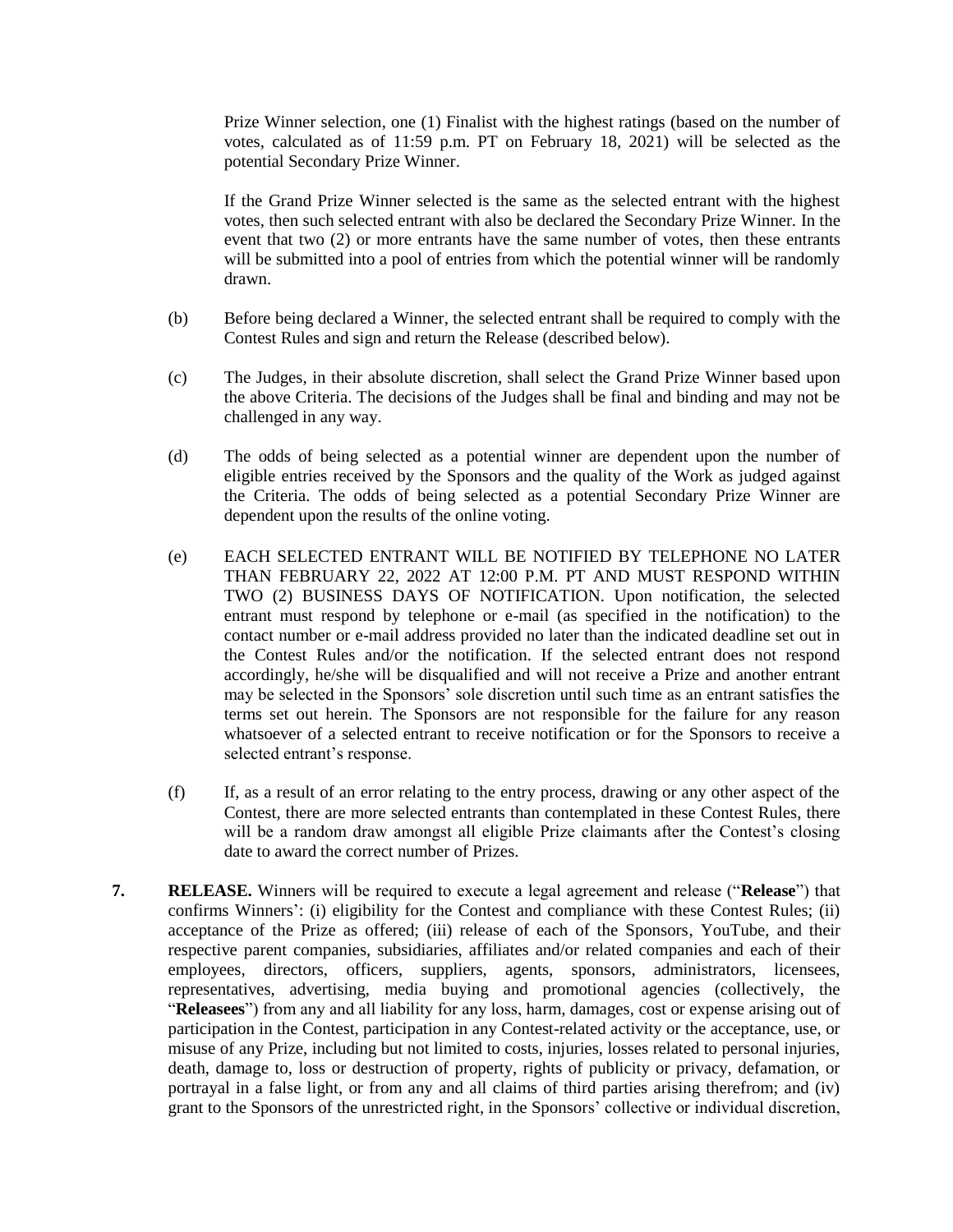to produce, reproduce, display, publish, convert, post, serve, broadcast, communicate by telecommunication, exhibit, distribute, adapt, and otherwise use or re-use the Winners' name, statements, image, likeness, voice and biography, and the Work, in any and all media now known or hereafter devised, in connection with the Contest and the promotion and exploitation thereof. The executed Release must be returned within two (2) business days of the date indicated on the accompanying letter of notification or the verification as a Winner or the selected entrant will be disqualified and the Prize forfeited.

- **8. INDEMNIFICATION BY ENTRANT.** By entering the Contest, each entrant releases and holds Releasees harmless from any and all liability for any injuries, loss or damage of any kind to the entrant or any other person, including personal injury, exposure to the COVID-19 virus, death, or property damage, resulting in whole or in part, directly or indirectly, from: (a) their participation in the Contest or any Contest-related activity; (b) the acceptance, use, or misuse of any Prize; or (c) any breach of the Contest Rules. Each entrant agrees to fully indemnify Releasees from any and all claims by third parties relating to the entrant's participation in the Contest, without limitation.
- **9. RIGHTS CLEARANCE**. By providing the Work to the Sponsors in connection with the Contest, each entrant shall retain all right, title and interest (including copyright) in and to the Work and shall grant to the Sponsors a worldwide, gratuitous, irrevocable, and non-exclusive licence to copy, edit, modify, produce, reproduce, display, publish, exhibit, distribute, convert, adapt, post, serve, broadcast, communicate by telecommunication, transmit and otherwise use or reuse the Work for use in all media now known or hereafter devised in perpetuity beginning on the date of entry, including, but not limited to, in connection with the administration, promotion and exploitation of the Contest. Sponsors assume no responsibility for any claims of infringement of rights to copyright, privacy, personality or otherwise, and all such liability shall remain with the entrant. Sponsors reserve the right to exclude any Work for any reason whatsoever, including but not limited to, on the basis of concerns relating to the rights of third parties, including but not limited to privacy, copyright, defamation, rights of personality, obscenity or hate speech, as determined by Sponsors in their sole discretion.
- **10. LIMITATION OF LIABILITY.** The Sponsors assume no responsibility or liability for lost, late, unintelligible/illegible, falsified, damaged, misdirected or incomplete entries, notifications, responses, replies or any Release, or for any computer, online, software, telephone, hardware or technical malfunctions that may occur, including but not limited to malfunctions that may affect the transmission or non-transmission of an entry. The Sponsors are not responsible for any incorrect or inaccurate information, whether caused by website users or by any of the equipment or programming associated with or utilized in the Contest or by any technical or human error which may occur in the administration of the Contest. The Sponsors assume no responsibility for any error, omission, interruption, deletion, defect, delay in operation or transmission, communications line failure, theft or destruction or unauthorized access to, or alteration of, entries. The Sponsors assume no responsibility or liability in the event that the Contest cannot be conducted as planned for any reason, including those reasons beyond the control of the Sponsors, such as infection by computer virus, bugs, tampering, unauthorized intervention, fraud, technical failures, or corruption of the administration, security, fairness, integrity or proper conduct of this Contest and/or the Contest Website.
- **11. CONDUCT.** By participating in the Contest, each entrant is deemed to have executed and agrees to be bound by the Contest Rules, which will be posted at the Contest Websites throughout the Contest Period. Each entrant further agrees to be bound by the decisions of the Sponsors and Judges, which shall be final and binding in all respects. The Sponsors reserve the right, in their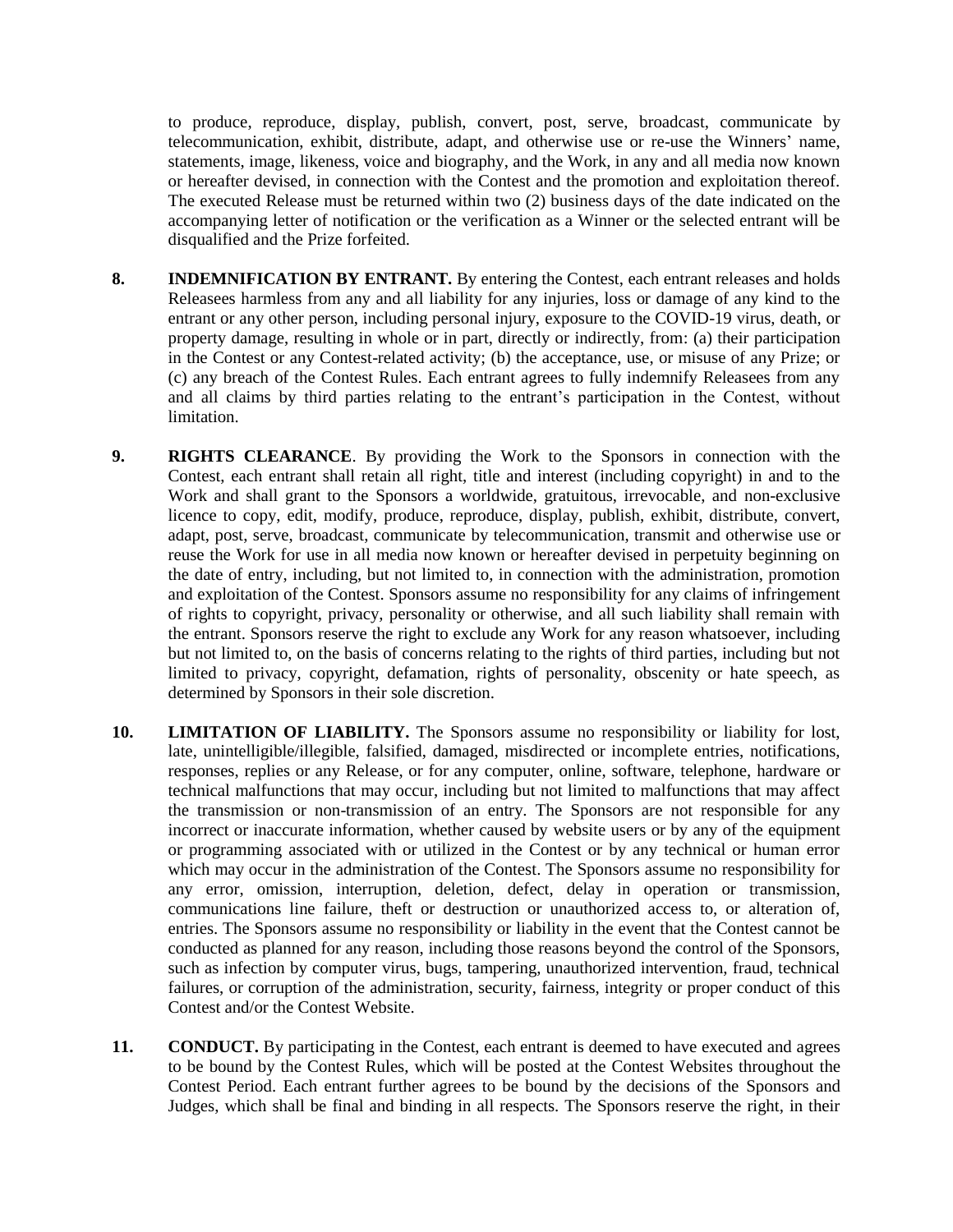sole discretion, to disqualify any entrant found to be: (a) violating the Contest Rules; (b) tampering or attempting to tamper with the entry process or the operation of the Contest or the Contest Website or any related promotional website; (c) violating the terms of service, conditions of use and/or general rules or guidelines of any Sponsors' property or service; and/or (d) acting in an unsportsmanlike or disruptive manner, or with intent to annoy, abuse, threaten or harass the Sponsors or any other person. CAUTION: ANY ATTEMPT TO DELIBERATELY DAMAGE THE CONTEST WEBSITE OR ANY RELATED WEBSITE OR UNDERMINE THE LEGITIMATE OPERATION OF THE CONTEST MAY BE A VIOLATION OF CRIMINAL AND CIVIL LAWS. SHOULD SUCH AN ATTEMPT BE MADE, THE SPONSORS RESERVE THE RIGHT TO SEEK REMEDIES AND DAMAGES TO THE FULLEST EXTENT PERMITTED BY LAW, INCLUDING BUT NOT LIMITED TO CRIMINAL PROSECUTION.

## **12. PRIVACY / USE OF PERSONAL INFORMATION.**

- (a) By participating in the Contest, each entrant: (i) grants to the Sponsors the right to use his/her name, mailing address, age range, telephone number and e-mail address and submitted Work (collectively the "**Personal Information**") for the purpose of administering the Contest, including but not limited to contacting and announcing the Winners and coordinating the provision of the Prizes; (ii) grants to the Sponsors the right to use his/her Personal Information for publicity and promotional purposes relating to the Contest, in any and all media now known or hereafter devised, without further compensation unless prohibited by law; and (iii) acknowledges that the Sponsors may disclose his/her Personal Information to third-party agents and service providers of any of the Sponsors in connection with any of the activities listed in (i) and (ii) above.
- (b) Sponsors will use the entrant's Personal Information only for identified purposes, and protect the entrant's Personal Information in a manner that is consistent with Sponsors' Privacy Policy at: <http://coruscentral.com/Pages/Privacy-Policy.aspx>
- **13. INTELLECTUAL PROPERTY.** All intellectual property, including but not limited to trademarks, trade names, logos, designs, promotional materials, web pages, source code, drawings, illustrations, slogans and representations is owned by the Sponsors and/or their affiliates. All rights are reserved. Unauthorized copying or use of any copyrighted material or intellectual property without the express written consent of its owner is strictly prohibited.
- **14. TERMINATION.** Sponsors reserve the right, in their sole discretion, to terminate the Contest, in whole or in part, and/or modify, amend or suspend the Contest, and/or the Contest Rules in any way, at any time, for any reason without prior notice.
- **15. LAW.** These are the official Contest Rules. The Contest is subject to applicable federal, provincial and municipal laws and regulations. The Contest Rules are subject to change without notice in order to comply with any applicable federal, provincial and municipal laws or the policy of any other entity having jurisdiction over the Sponsors. All issues and questions concerning the construction, validity, interpretation and enforceability of the Contest Rules or the rights and obligations as between the entrant and the Sponsors in connection with the Contest shall be governed by and construed in accordance with the laws of the province of Ontario without giving effect to any choice of law or conflict of law rules or provisions that would cause the application of any other jurisdiction's laws.
- 16. **DISCREPANCY.** In the event of any discrepancy or inconsistency between the terms and